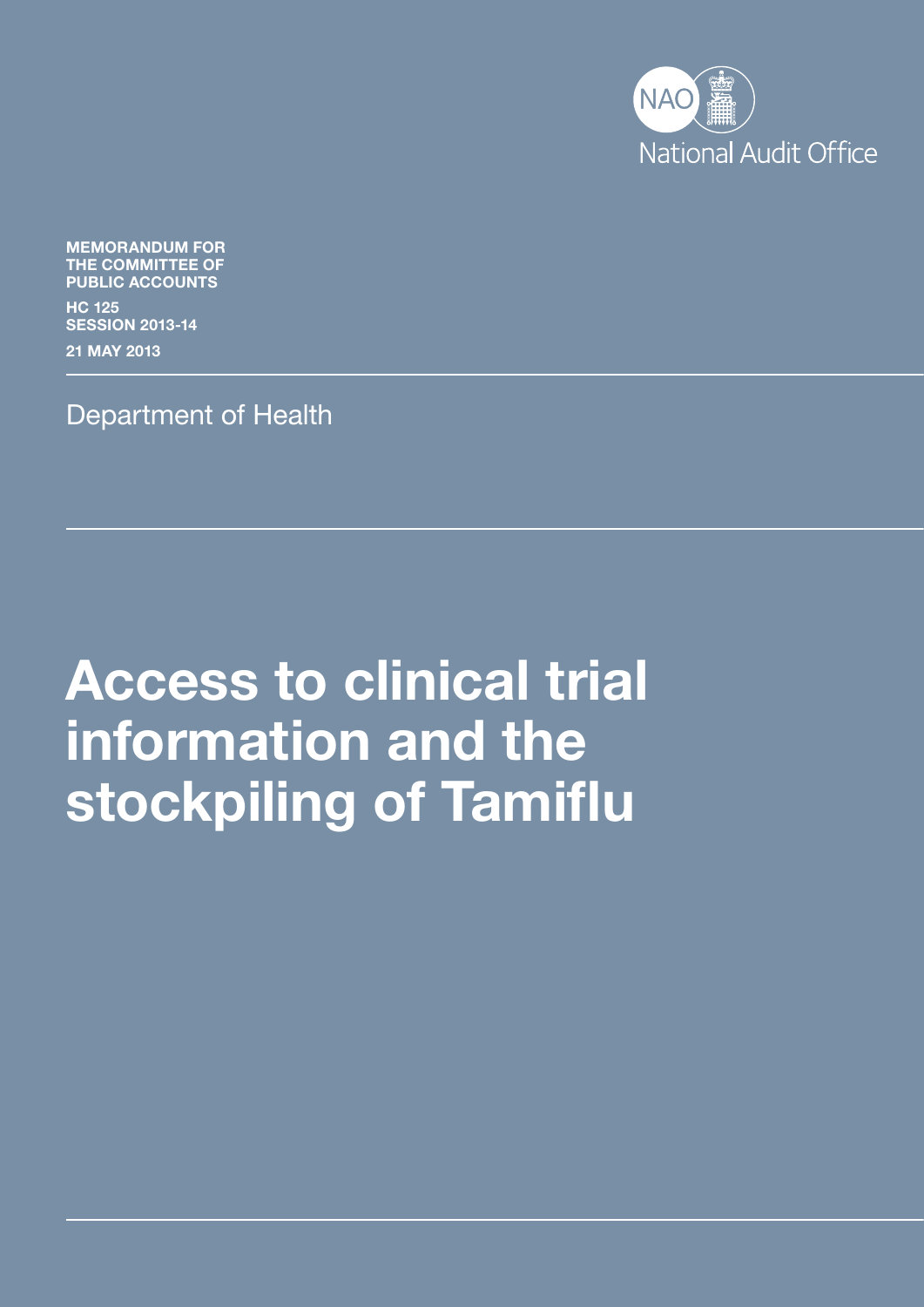# **Summary**

1 The cost of medicines is a major expenditure item for the NHS. In 2011-12, the NHS spent £12.7 billion on medicines. NHS spending on medicines has grown by, on average, 2.3 per cent a year in real terms between 2002-03 and 2011-12. There are obvious value for money considerations in purchasing medicines on this scale. Assurance about the efficacy of medicines (a measure of the beneficial effect of the medicine on patients) comes from the assurance process to which they are subjected by regulators at the national or super-national level, and in the UK assurances about clinical and cost-effectiveness, in particular, through assessment by the National Institute for Health and Care Excellence (NICE, formerly known as the National Institute for Health and Clinical Excellence). In addition, the Department of Health (the Department) purchase some medicines to stockpile them centrally. An obvious stockpiling example is medicines for pandemic influenza emergency preparedness. Assurance to underpin the procurement of stockpiles comes from business cases, which should use the latest evidence on efficacy.

2 The National Audit Office received correspondence from a number of Members of Parliament raising questions about access to all clinical trials information for UK regulators when licensing and appraising new medicines, and the decision to stockpile Tamiflu, the antiviral medicine that has been used in the treatment of pandemic influenza. A key concern was that, without full clinical trial information, public money could be spent on ineffective medicines. This was a good opportunity for the NAO to examine the process by which medicines are licensed, appraised and stockpiled in the context of Tamiflu (between 2006-07 and 2012-13, the Department purchased nearly 40 million units of Tamiflu at a cost of £424 million at 2011-12 prices).

3 This review reports whether: regulators and NICE have access to the clinical trials evidence they require (Part Two); more specifically whether all the clinical trials information was available to regulators and NICE for the appraisal of Tamiflu for the treatment of seasonal influenza (Part Three); and whether the Department stockpiled Tamiflu for pandemics on the basis of clinical evidence and appropriate advice (Part Three).

This review does not attempt to independently evaluate the efficacy and cost-effectiveness of Tamiflu, but seeks to establish as clearly as possible the views of experts on its efficacy.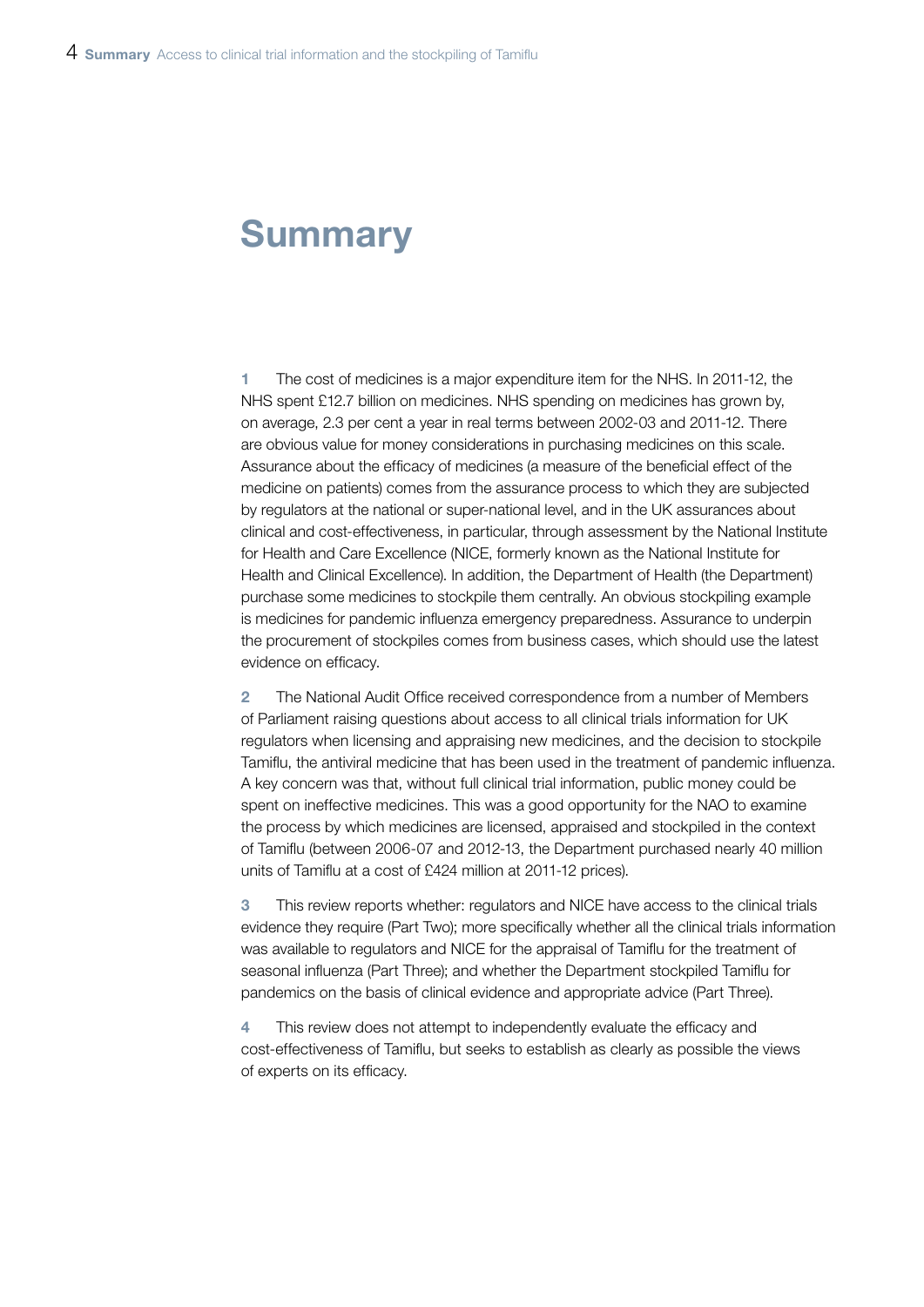5 While outside the scope of this review, there is a broader issue for the research community concerning the fact that not all clinical trial results are published and the resulting potential for 'publication bias'. The Health Select Committee recently recommended that all clinical trials should be published. In July 2012, the European Commission adopted a proposal for a regulation to replace the existing legislation on clinical trials. A key part of the new regulation will be to increase the transparency of clinical trials conducted in the European Union, including publication of trial results on a publicly accessible database.

## Key findings

Licensing medicines and evaluating clinical and cost-effectiveness

6 Manufacturers must submit evidence on products they wish to market in the UK to the UK Medicines and Healthcare products Regulatory Agency (MHRA) or the European Medicines Agency (EMA). The requirement for manufacturers to provide information on clinical trials is supported by statute. Neither organisation is aware of an application which has been granted on the basis of falsified or incomplete data (paragraphs 2.3 to 2.7, 2.9 and 2.10).

7 The MHRA and EMA do not ask for as much information as the United States Food and Drug Administration (FDA) at the initial application stage. The main difference is that the FDA asks for patient-level data upon which it may conduct its own analysis. The European agencies would require more analytical capacity to be able to do this. The FDA also 'shadows' the development of new medicines alongside the manufacturers' teams (paragraph 2.12).

8 NICE does not have the same statutory powers to demand information from manufacturers (unlike the German body that carries out a similar role to the independent academic centres commissioned by NICE to undertake systematic reviews). The UK medical director of the manufacturer has to declare to NICE that all relevant material has been supplied. It is possible that the medical director would not be aware of research undertaken outside the UK (paragraphs 2.16 to 2.18, 2.20 and 2.21).

9 Although many European regulators and the FDA have a confidentiality agreement that permits sharing of otherwise non-public information, authorities within the UK – MHRA and NICE – do not, although they are both accountable to the Department. This may require NICE to duplicate some of the information-gathering activities of the EMA and MHRA (paragraphs 2.8 and 2.19).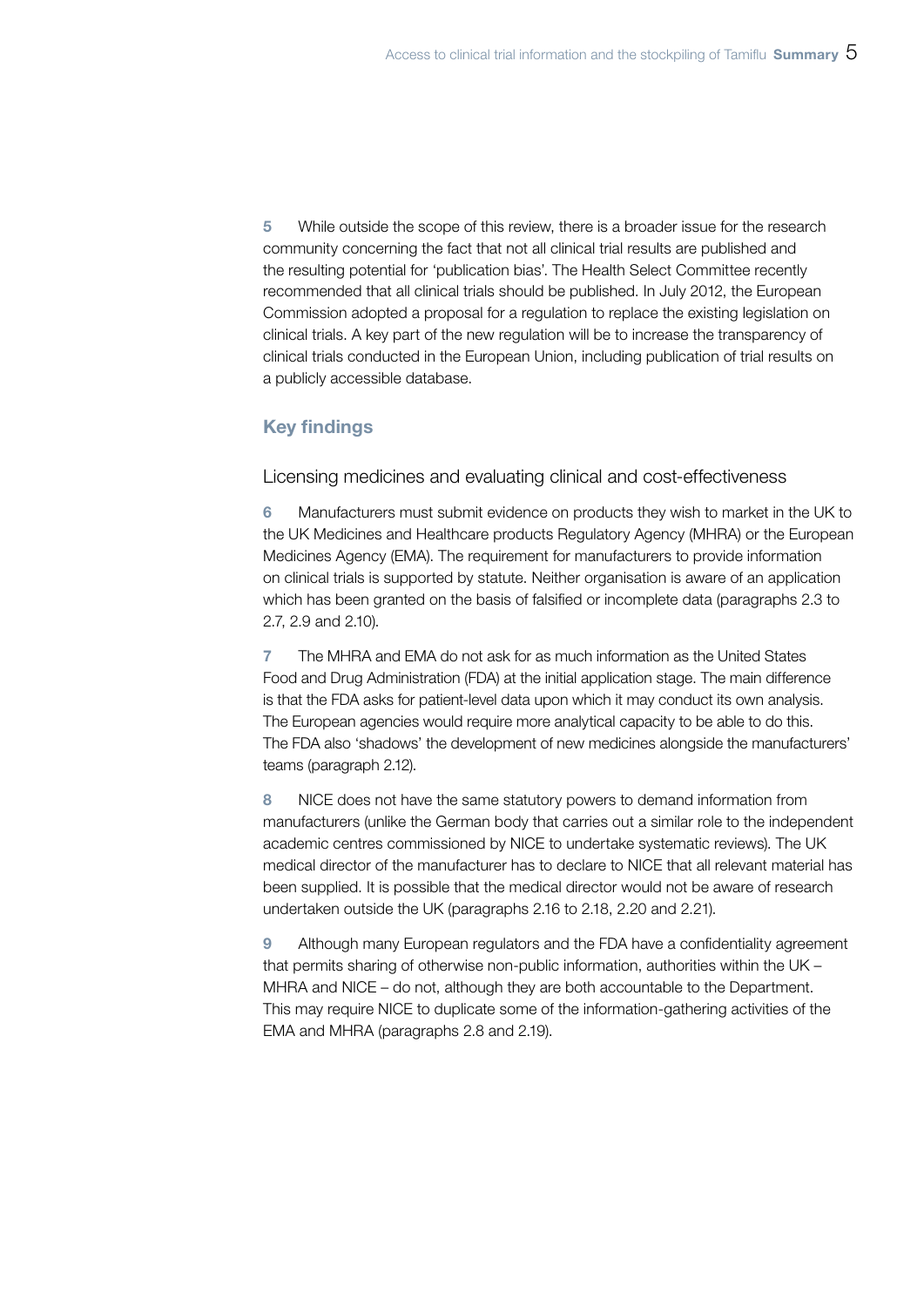Licensing and effectiveness of Tamiflu for treatment and prophylaxis (prevention of illness) of influenza

10 Tamiflu was first licensed for treatment and prophylaxis of influenza in the European Union in 2002, and was assessed as clinically-effective and cost-effective for individuals in at risk groups by NICE in 2003, in line with standard procedures at the time (paragraphs 3.4 and 3.9).

11 There is a general consensus that Tamiflu reduces the duration of influenza symptoms and, in certain circumstances, prevents influenza, when administered promptly. Regulators state that Tamiflu should be administered within 48 hours of symptoms appearing (paragraphs 3.6, 3.10, 3.20, 3.28 and 3.29, Figures 4 and 5).

12 There is less consensus about the extent to which Tamiflu reduces complications, and hence hospitalisation and death rates. Published evidence analysing the extent to which complications are reduced (generally expressed in terms of reduced reliance on antibiotics) has not been accepted in some of the assessments and has been the focus of critiques by the Cochrane Collaboration of the evidence base for Tamiflu efficacy (paragraphs 3.6, 3.10, 3.12 to 3.15, 3.17, 3.20, 3.28 and 3.29, Figures 4 and 5).

13 The debate about the evidence for Tamiflu's efficacy is part of a broader campaign by members of the research community and medical journals to open clinical trials data to peer review and scrutiny by the medical profession and medical researchers. There is also a movement to have trials conducted independently of manufacturers. In April 2013, Roche informed the Cochrane Collaboration that over the next few months they would release to Cochrane Collaboration researchers the reports of all clinical trials on Tamiflu that they had sponsored. In line with European Union law, each clinical study report will be edited by Roche to ensure patient confidentiality and to protect legitimate commercial interests (paragraphs 1.3 and 3.15).

#### Stockpiling of Tamiflu by the Department of Health for pandemic influenza

Initial stockpiling of Tamiflu in the UK, to cover 25 per cent of the population, was carried out in 2006 as a response to the increasing concerns about avian influenza and the potential for an influenza pandemic. The Department's actions in stockpiling Tamiflu have been guided by World Health Organisation (WHO) guidance on pandemic preparedness. This stated that antivirals are effective for both prophylaxis and early treatment of influenza and that they could reduce influenza-related complications, hospitalisations and, potentially, death rates (Figure 4, paragraphs 3.17 to 3.19).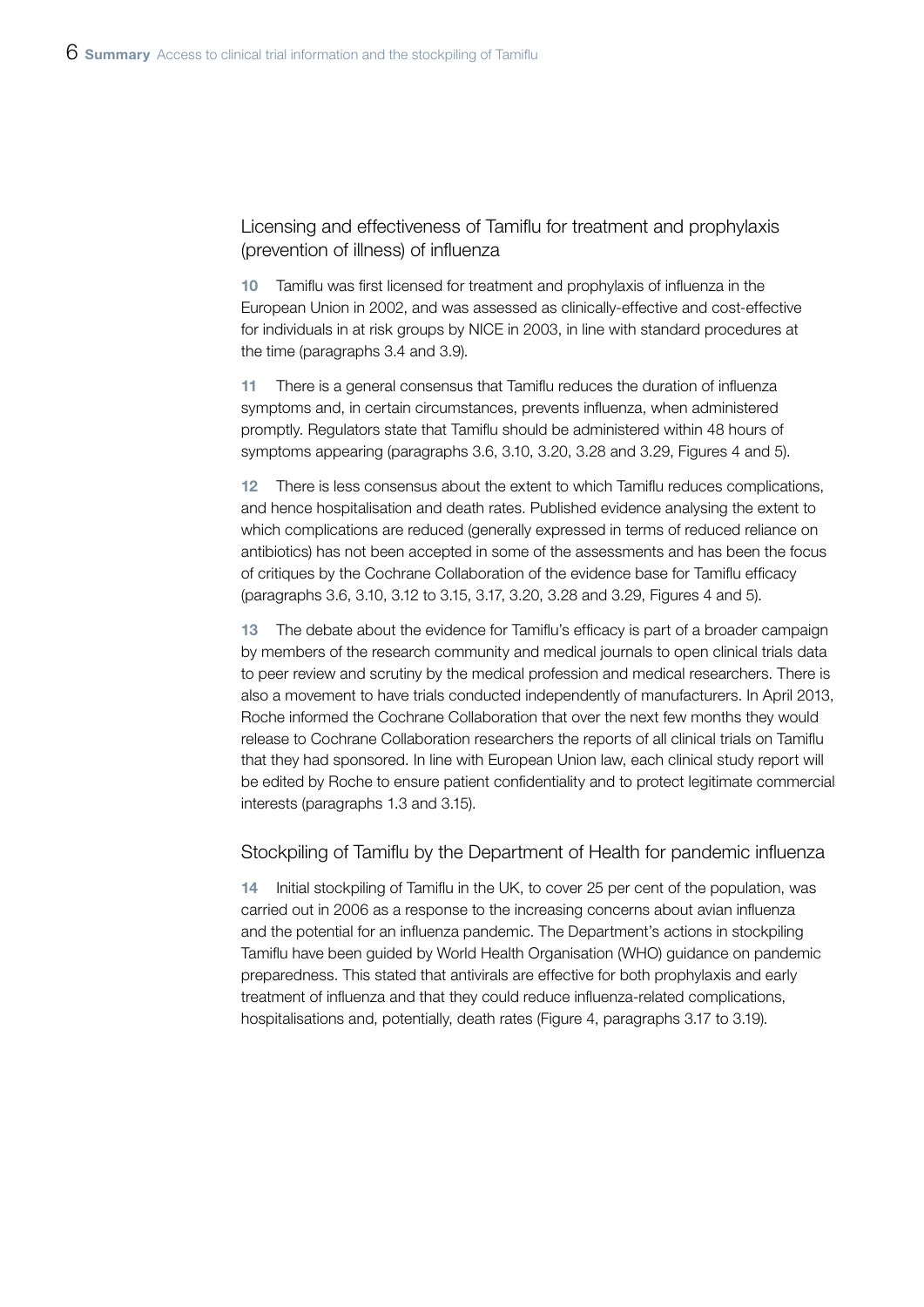15 The Department developed a business case for a number of measures including the extension of the antiviral stockpile in 2008 to support the strategy outlined in the *National Framework for Responding to an Influenza Pandemic*, published jointly by the Department and the Cabinet Office. As part of the preparation of the publication of the Framework, the Cabinet Office carried out a review of the evidence base generated by the Department and elsewhere in government, and published a paper covering the results of this review. The paper stated that there was no published evidence on a reduction in mortality due to antiviral use and very limited evidence on reduced complications and hospitalisations. The Scientific Pandemic Influenza Advisory Committee had, however, advised that an assumption of 40 to 50 per cent reduction in both hospitalisations and deaths should be used in the modelling work included in the paper. This assumption was based on inferences drawn from the published evidence on reduced complications and hospitalisation and unpublished evidence on the impact of antivirals on mortality. The Department's business case was based on the modelling in the Cabinet Office review paper (paragraphs 3.21 to 3.24).

16 The business case showed the benefits would considerably outweigh costs (a net annual benefit of around £32 billion in a worst-case scenario) and benefits continued to outweigh costs even if pandemics were less frequent or severe. The business case recommended stockpiling a package of countermeasures, including increasing the stockpile of antivirals from the existing population coverage of 25 per cent to 80 per cent to cover both treatment and prophylaxis (paragraphs 3.21 and 3.22).

17 In the event, although the stockpile briefly reached 80 per cent during the 2009 swine flu pandemic, the Department decided on cost and practicality grounds that it was not realistic to maintain the stockpile above 50 per cent. The business case had shown that stockpiling antivirals for 50 per cent population coverage would yield only small additional benefits to a stockpile of 25 per cent even in the worst case scenario, due to the modelling assumption that the most at risk people would be treated first. The Department stated that, aside from concerns that this assumption might be over-optimistic, other issues such as public confidence in the influenza pandemic preparedness strategy, practicalities of distribution and the inclusion of more than one antiviral in the stockpile were considered by the Department when deciding to maintain 50 per cent population coverage (paragraphs 3.22, 3.23, 3.27 and 3.28).

18 In 2008-09, as part of the increase in the stockpile, Relenza (a similar medicine to Tamiflu, manufactured by GlaxoSmithKline) was purchased to provide a back-up stockpile in the event of a new influenza strain being resistant to Tamiflu, which was endorsed by the Scientific Pandemic Influenza Advisory Committee. This covered 15 per cent of the population. The Department has spent £136 million on Relenza (paragraphs 3.25 and 3.30).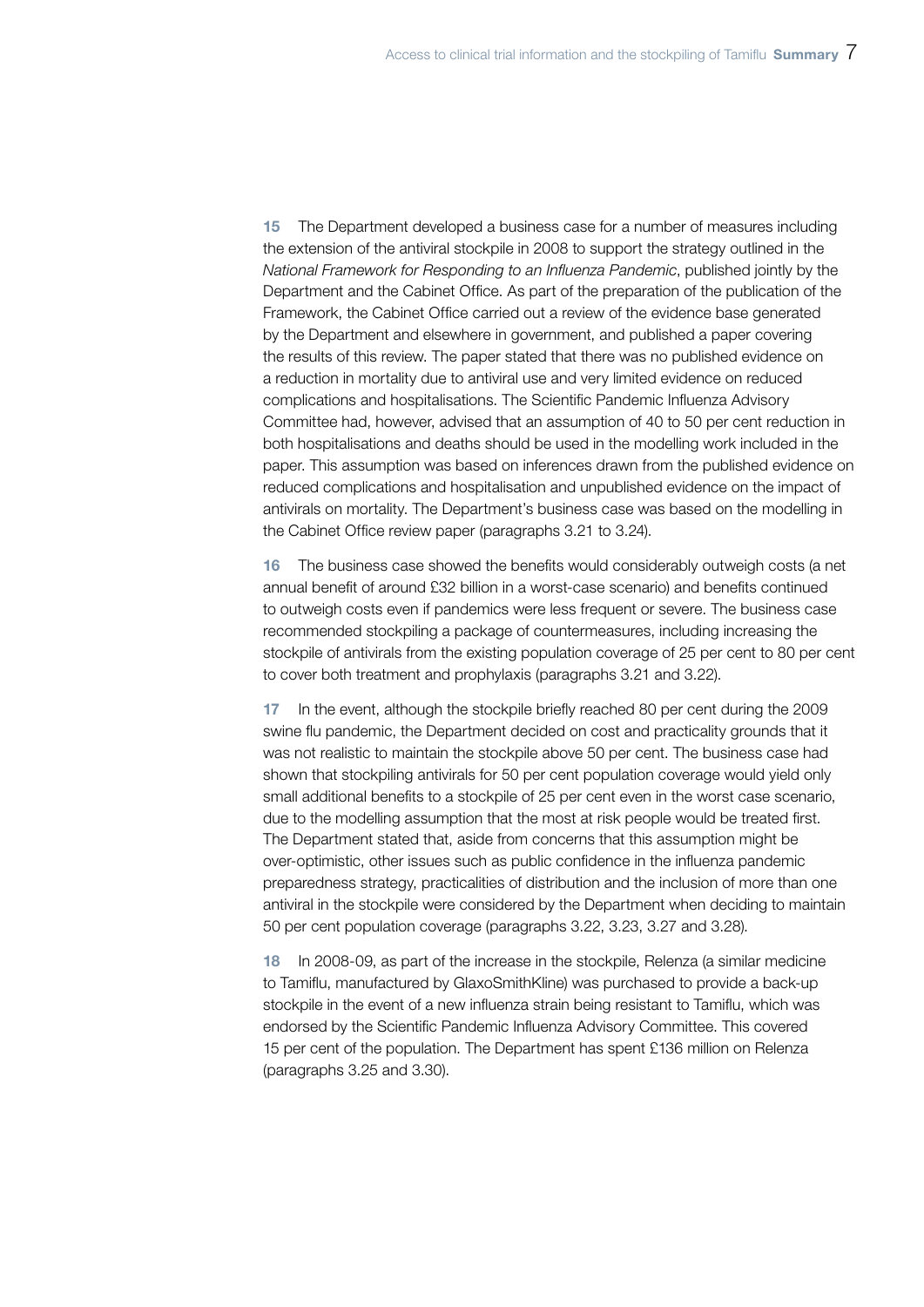19 The Department's 2013 review of observational studies carried out during the 2009 pandemic suggest that Tamiflu might have been helpful in reducing the most serious outcomes for some at-risk groups and hospitalised patients, though such studies are necessarily less rigorous than other types of medical research. The Scientific Advisory Group for Emergencies had advised during the pandemic that there were benefits in administering antivirals for up to seven days after the onset of symptoms although early treatment was greatly preferable. While the Department took steps to try to ensure people received Tamiflu quickly and its review found there were significantly better outcomes from early treatment, it also indicated that Tamiflu may have frequently been given to patients too late to be of use (paragraphs 3.28 and 3.29).

20 Between 2009-10 and 2012-13, 2.4 million units of Tamiflu were consumed, primarily during the influenza pandemic in 2009-10. Over the same period, 10 million units were written off (given the likely long periods between pandemics it is inevitable that stock will be written off without being used due to reaching end of shelf life). Six and a half million units were written off at a cost of £74 million (2011-12 prices) due to the poor record keeping by the NHS about their storage environment during the 2009-10 pandemic, as recorded in the Department of Health accounts for 2009-10 (paragraph 3.31).

#### **Conclusion**

21 Regulators are confident that they are provided with all required and requested information from manufacturers when licensing new medicines, insofar as it is possible to know. We noted that the United States regulator requests more information and may spend more time on performing its own analysis. NICE's legal position is not as strong as that of regulators, as they have no automatic access rights to manufacturer information submitted to either the EMA or MHRA. This means that they have to request data from the manufacturer which has already been provided as part of licensing.

22 Regulators' assessments of Tamiflu for the treatment of influenza have broadly agreed on its ability to reduce the duration of symptoms and to assist in preventing influenza illness. They, and other reviewers, have been generally reluctant to accept that clinical evidence is strong enough to support claims for avoidance of serious illness and death due to complications of influenza. Coming to a conclusion on the efficacy of treatment is, however, complicated by the fact that different reviewers may apply different criteria when evaluating evidence.